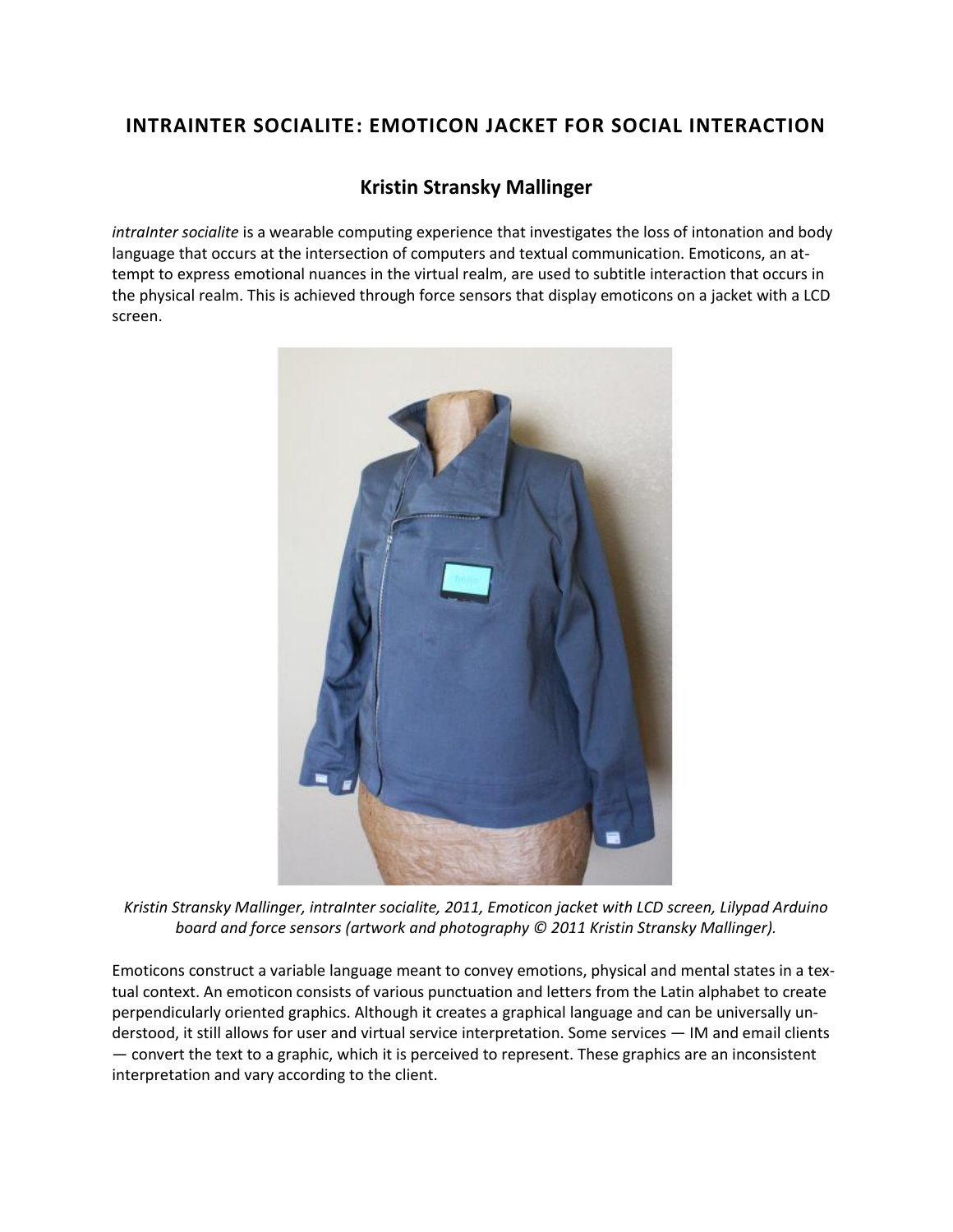Two or more users that are using messaging clients can use different clients within the same conversation and get different graphics for the same text. Users can also include additional or fewer characters than what the service recognizes, which will effect whether the client converts the text to a graphical representation or not. For example, **:)** would in most cases be perceived as a smile graphically, connoting a happy emotion. However, **:-)** may be the text recognized by the client to produce a graphic. Textual representations and their varied graphical outcomes can change the interpretation of the message and emotion. Some users may feel that **:-)** is a more effective smile, whereas some would argue that **:)** or the graphics produced are more effective.

The inconsistencies in representation of emotions can lead to some confusion. Another way in which emoticons can lead to confusion are when the emoticon is not supported by a client or is not common in a user's repertoire. When an emoticon emerges, the service is often lagging in converting its use to an agreed upon graphical interpretation. Additionally, there are many different emoticons being created to fill the user's need for emotional expression. Both users may not be proficient in a particular emoticon's connotation and this may lead to an emotional or contextual disconnect in the conversation.

Just as a person's physical cues can be misinterpreted by those interacting, emoticons and their inconsistencies can lead to misinterpretation and confusion. They can also contribute to the lexical direction and enhance a conversation. [1] Emoticons provide non-verbal indicators of emotional cues that can be lost in text-based interaction, but also reinforce physical indicators if introduced to a face-to-face social exchange. When introduced to any social situation, virtual or physical, emoticons can be used to reinforce or subvert the verbal/textual message. They can change the message intent/content in as few as two keystrokes. [2] In the virtual realm, emoticons are often a subtitle for text and are often treated as a way to interpret the tone of the message. When bodily or verbal intonation infers one message and an emoticon is introduced that infers another or when both physical and textual cues are given, which is to be used as the interpretation? Do physical indications, or textual cues that are deliberately displayed, reveal the desired intonation?

*intraInter socialite* is an emoticon jacket with LCD screen (Fig. 1). The focus of the jacket is to create subtexts for interpersonal human interaction. The wearer uses force sensors to create computer textual subtitles for physical interaction. My investigation into wearable computing with this project is an inquiry into the loss of intonation and body language that occurs at the intersection of computers and textual communication as is evident in today's instantaneous communication and technology-centric culture.

This project explores emotional content and expression in multiple ways. The jacket:

- acts as a non-verbal, non-corporeal intermediary to a bodily and potentially verbal social interaction to create another plane of emotional meaning.
- potentially contradicts or detracts from that which is physically and verbally expressed.
- expresses, reinforces and clarifies that which is physically and verbally expressed.
- is a physical computing experience of a virtual communicative convention.
- expresses the development of an emotional and graphical mode of expression utilizing textual punctuation.
- explores whether a barrier or channel is created for emotional content through technology and physical computing.